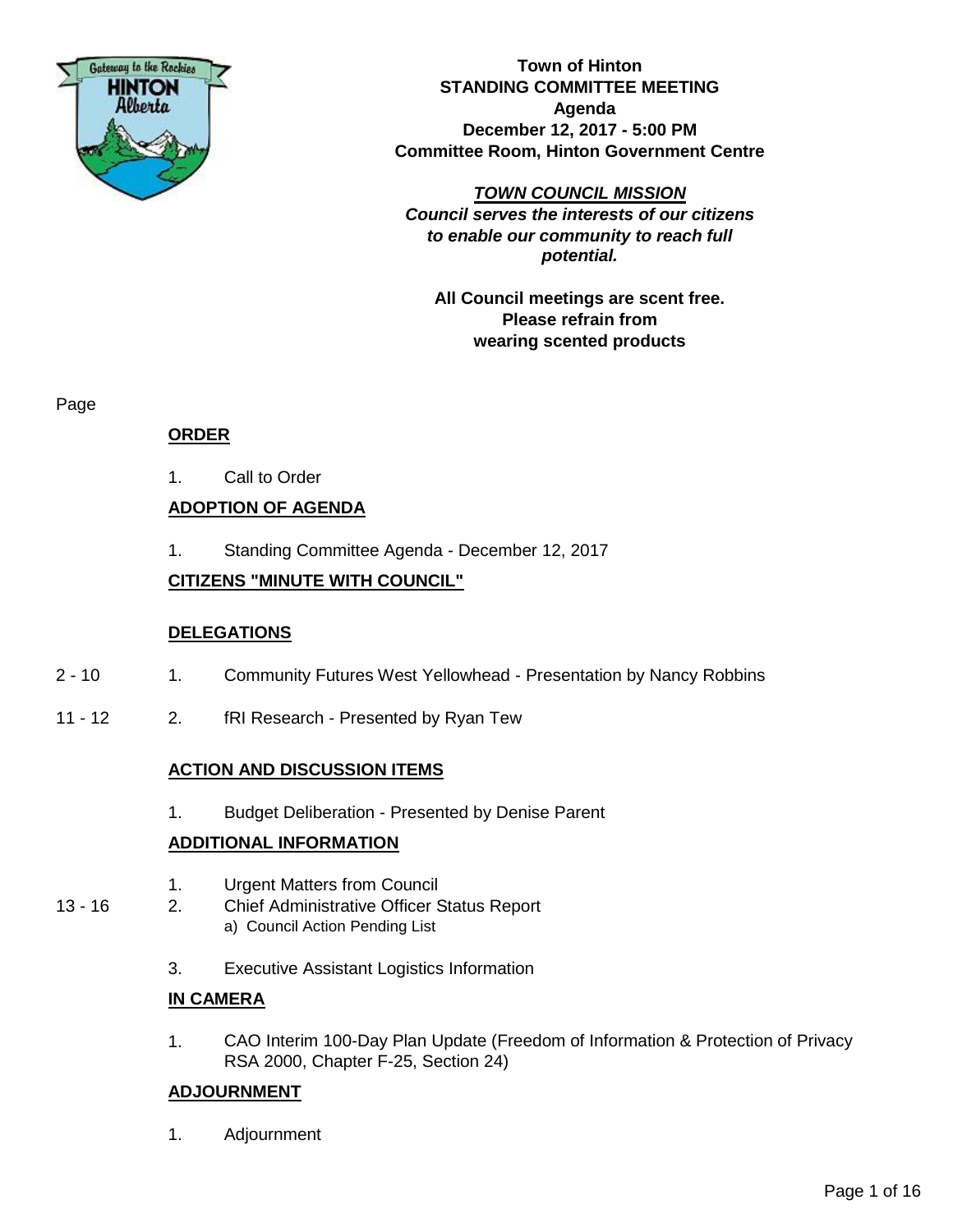## Hinton Council Presentation



Community Futures West Yellowhead December 2017

## **Community Futures is Celebrating**



#### **Years of Success in the West Yellowhead Community** 2017

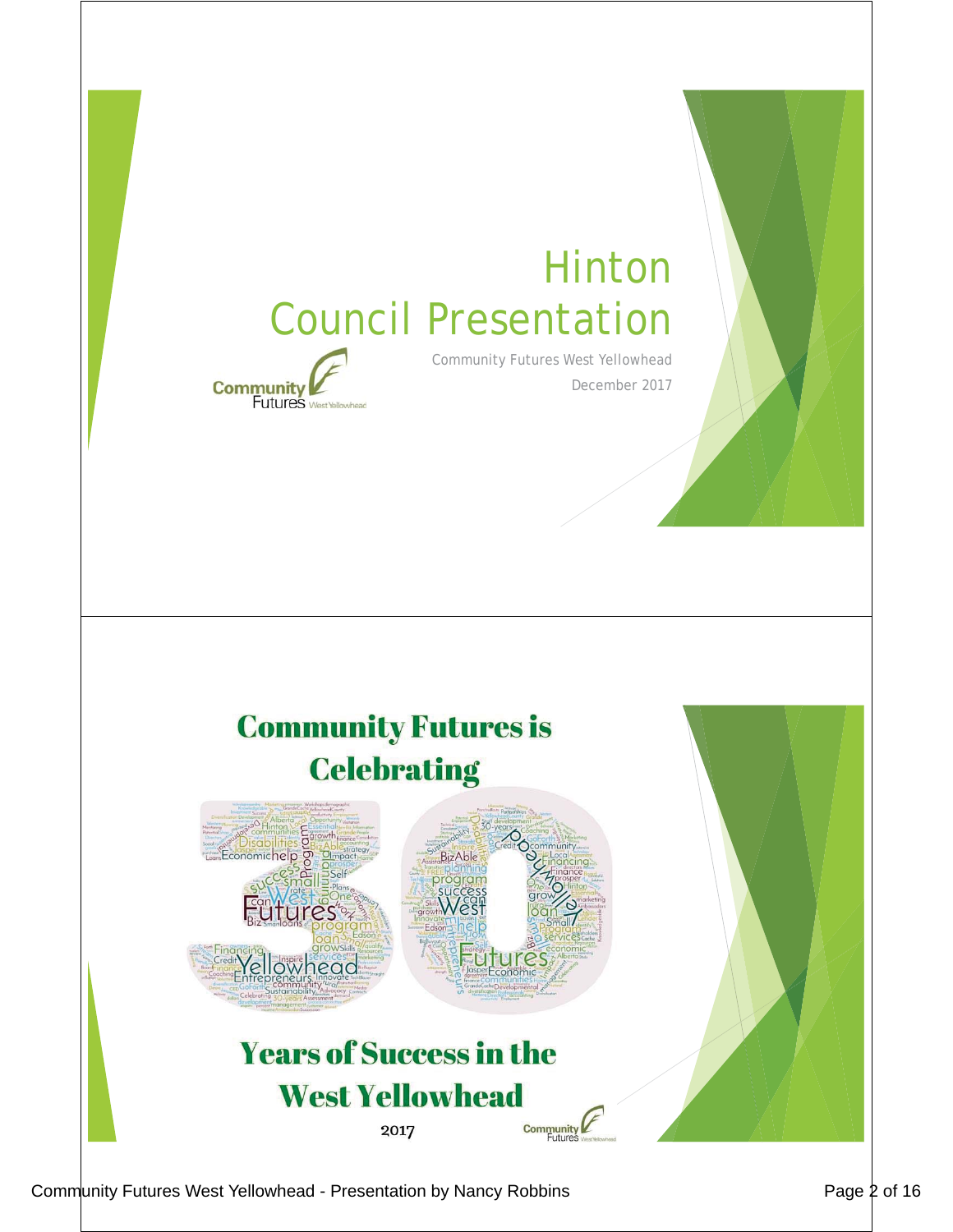## Who is Community Futures West Yellowhead?

- ▶ 1 of 8 CF offices in the NorthWest region of Alberta (NW Region)
- 1 of 27 in Alberta (CFNA)
- 1 of 96 in western Canada (CF PanWest)
- 1 of 268 in Canada (CFNC)
- Community Futures is part of the Western Canada Business Support Network (WCBSN) with various other community economic development organizations in Western Canada and is part Western Economic Diversification (WD)
- Region covers Jasper, Hinton, Grande Cache, Edson and Yellowhead county (runs from BC border, of Jasper National Park up to "blue bridge" in Grande Cache (including cooperatives of MD of Greenview) to Pembina River but doesn't include Entwistle)

## Role of Members in the Corporation ("the Municipalities")

- We are a non-profit corporation under section 9 of the Business Companies Act
- $\blacktriangleright$  The five municipalities where we work are the Members of the corporation owning 20% each
- Those Members can appoint directors as follows: (bylaw 29)
	- $\blacktriangleright$  (1) two directors representing the Member as appointed by the Member OR
	- $\triangleright$  (2) one director representing the Member as appointed by the Member and allow the Board of Directors to appoint a second director from the Member's community to represent the Member on the Board of Directors
- $\blacktriangleright$  Members usually appoint an alternate as well that can replace the director if required at attendance at General Meetings
- CFWY does not take financing from the Member municipalities

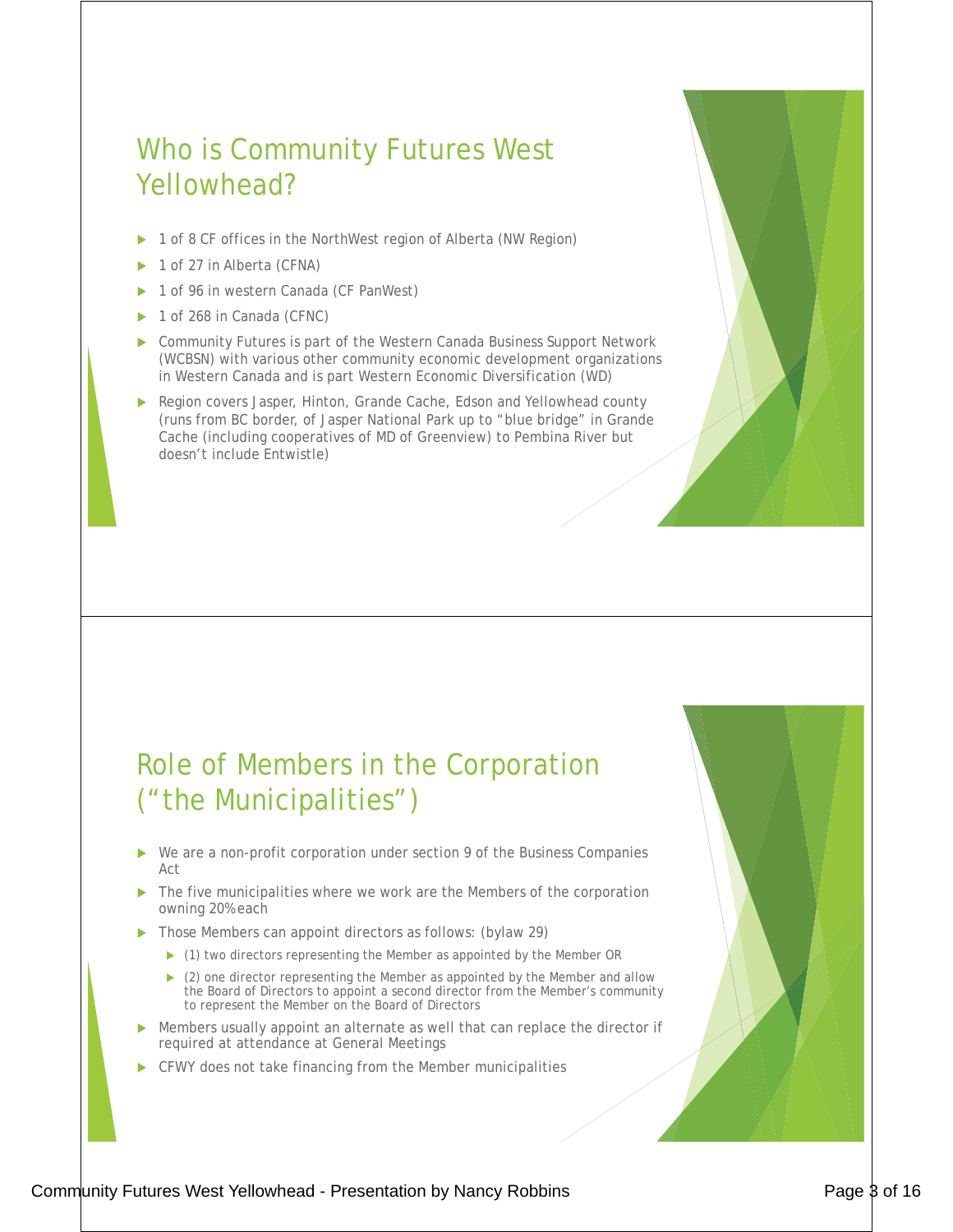## Operating Funds versus Investment Funds

- $\triangleright$  Operating fund = day to day operations of the organization
- Investment fund = loan funds
- We are required to have an audit each fiscal year and have Audited Financial Statements
- $\blacktriangleright$  Audit occurs in May of each year

#### WD Requirements: Minimum Performance Standards (MPS)

- $\blacktriangleright$  CFWY is assigned minimum performance standards each fiscal year that are presented in our operational plan in January
- $\blacktriangleright$  They are based on what is expected from us based on our previous performance and our economic conditions in the region
- $\triangleright$  We are then required to meet or exceed these MPS by the end of the fiscal year
- $\triangleright$  We report to WD through our quarterly reports on how we are performing on the indicators and maintain a good relationship with our WD officer throughout the year if there are concerns
- $\blacktriangleright$  We receive our quarterly funding based on meeting these MPS indicators each fiscal year

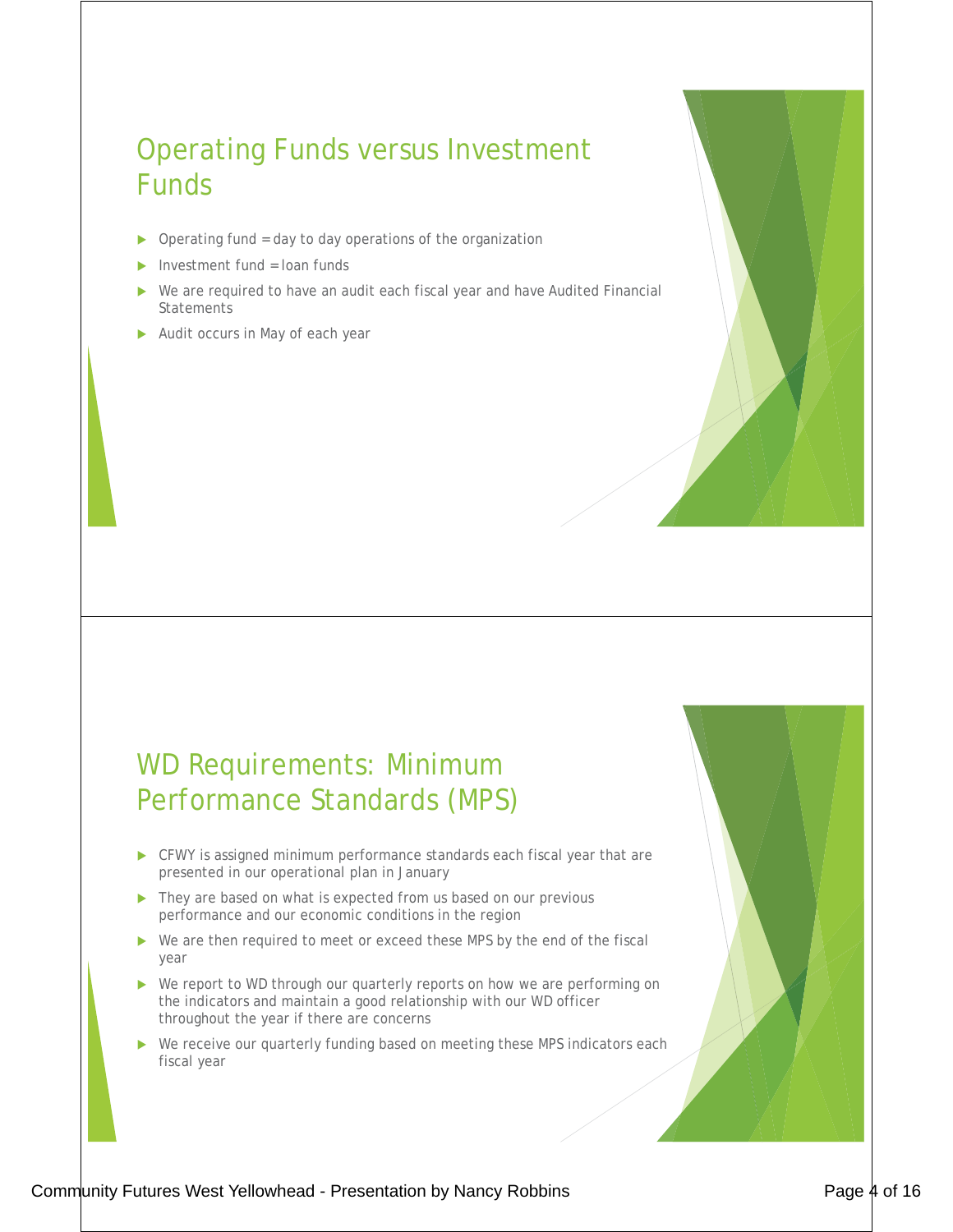## WD Requirements: Government of Canada Priorities

| 2017-2018 Priorities            | 2018-2019 Priorities |
|---------------------------------|----------------------|
| Innovation                      | Inclusiveness        |
| Clean Technology                | Cluster Development  |
| Indigenous Economic Development |                      |
| Trade and Investment            |                      |
| Federal Defence Procurement     |                      |

#### WD Requirements: Core Service Areas

- $\triangleright$  We are mandated by WD to offer three core service areas in the West Yellowhead region:
	- $\blacktriangleright$  Business coaching
	- $\blacktriangleright$  Business training
	- $\blacktriangleright$  Business financing
- $\blacktriangleright$  We are also expected to provide community economic development in the region through projects and partnerships in the five communities

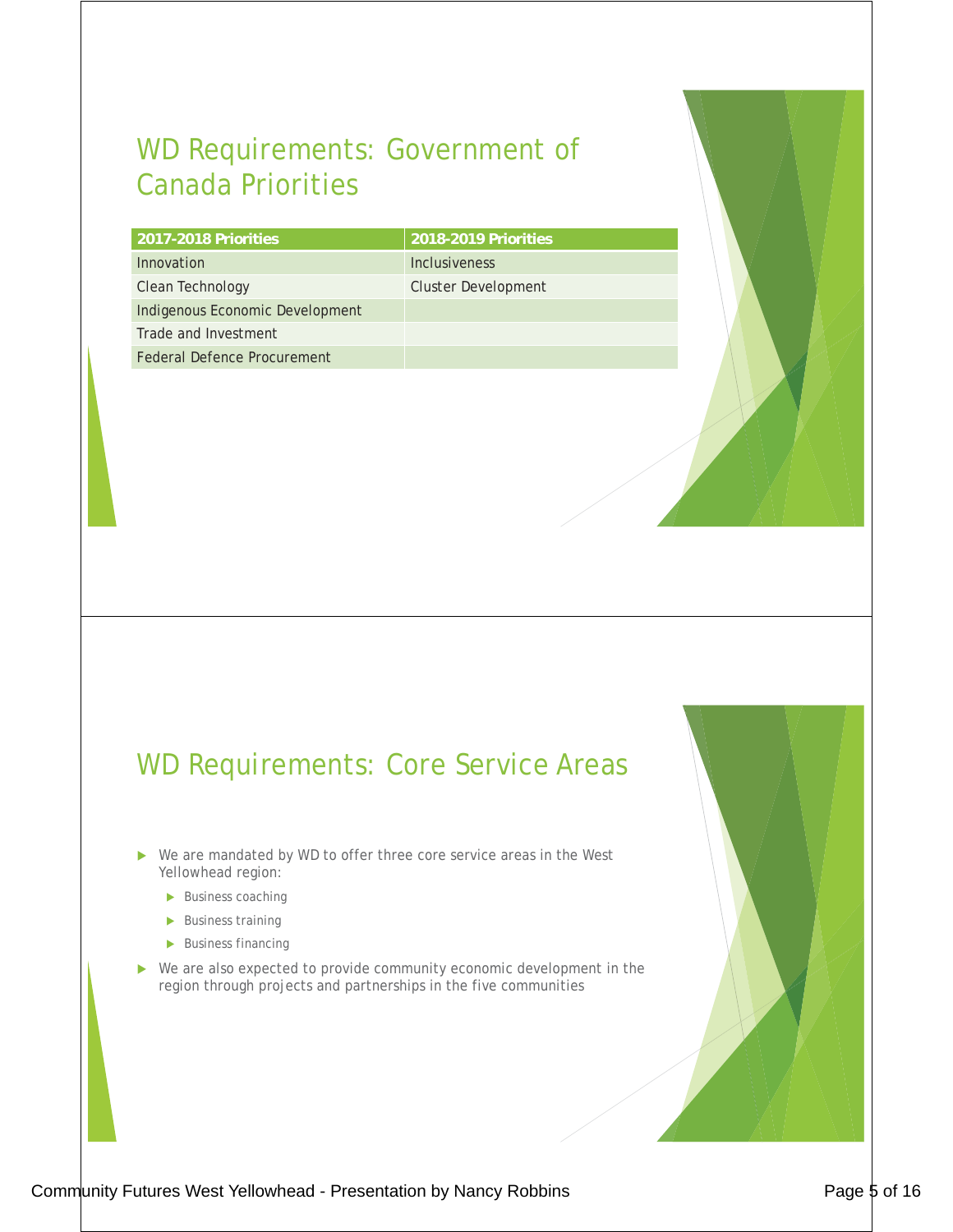#### Business coaching

- ▶ We prefer the term "coaching" over "counselling"
- Our most popular service is business planning and helping new start ups write business plans
- We also help with business resources and referrals and answer questions ranging from bookkeeping to marketing to GST
- $\triangleright$  We usually meet clients in our office or in other locations throughout the region (i.e. Edson Chamber and Jasper Chamber)
- $\triangleright$  Client sessions last from 10 minutes to 120 minutes depending on what they come to see us about.
- $\triangleright$  We aim for multiple sessions instead of just one session to help our clients as much as possible

#### Business training

- Partnerships and grants are a priority to offering training opportunities
- Duplication of other organizations does not occur; source of revenue!
- Investing in Train the Trainer program through CFNA for staff (January)
- Offerings in 2017-2018:
	- Inior Achievement (May)
	- Alberta Open Farm Days bus tour/culinary event (August)
	- ▶ Women and Municipal Election panel and luncheon (September)
	- **Entrepreneurs' Learning Circle (September to December)**
	- **Introduction to Results-Based Crowdfunding for Business and Non-Profits (October)**
	- Edson Downtown Revitalization (June and October)
	- Health and Safety training (January, February, March)
	- ▶ The Importance of Self-Care for Service Providers (January)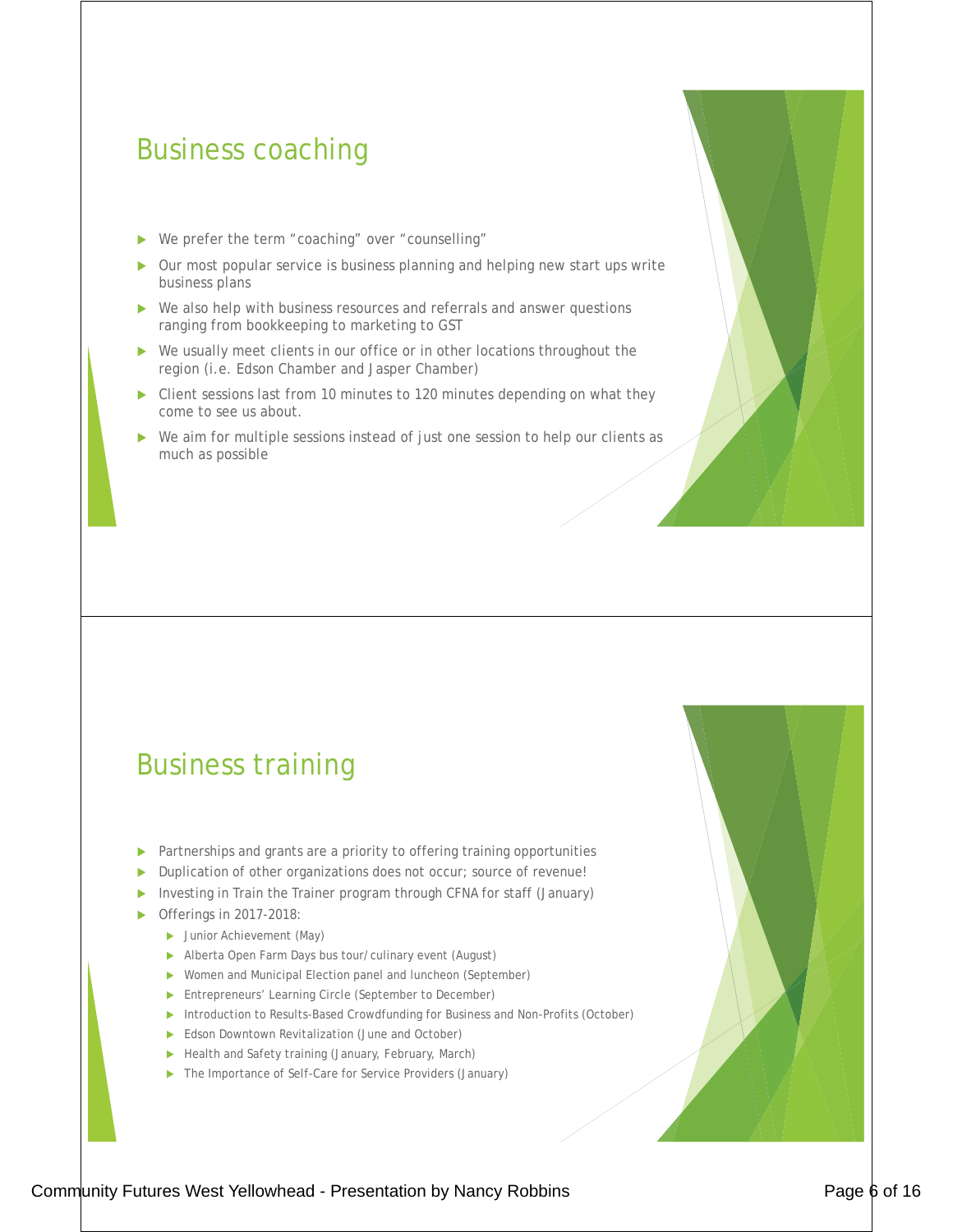## Business Financing

- $\triangleright$  We can loan up to \$150,000 to clients for start up, expansion and maintenance of their business
- ▶ We may offer specialized loan (i.e. Edson Beautification Loan)
- Inder \$10,000 approved by GM; over \$10,000 approved by IRC
- $\triangleright$  Interest rate is 9% and 7.5% for EDP loans
- $\triangleright$  We are a "developmental lender"
- $\triangleright$  Clients usually need a bank referral or refusal to access funds
- Lending is based on the "5Cs"
- $\blacktriangleright$  Internal and External Appeals process in place



#### Current Loan Portfolio breakdown by community (n=36) **34% 8% 22% 14% 11% 11% Edson** Grande Cache ■Hinton **Jasper** Yellowhead County Outside Region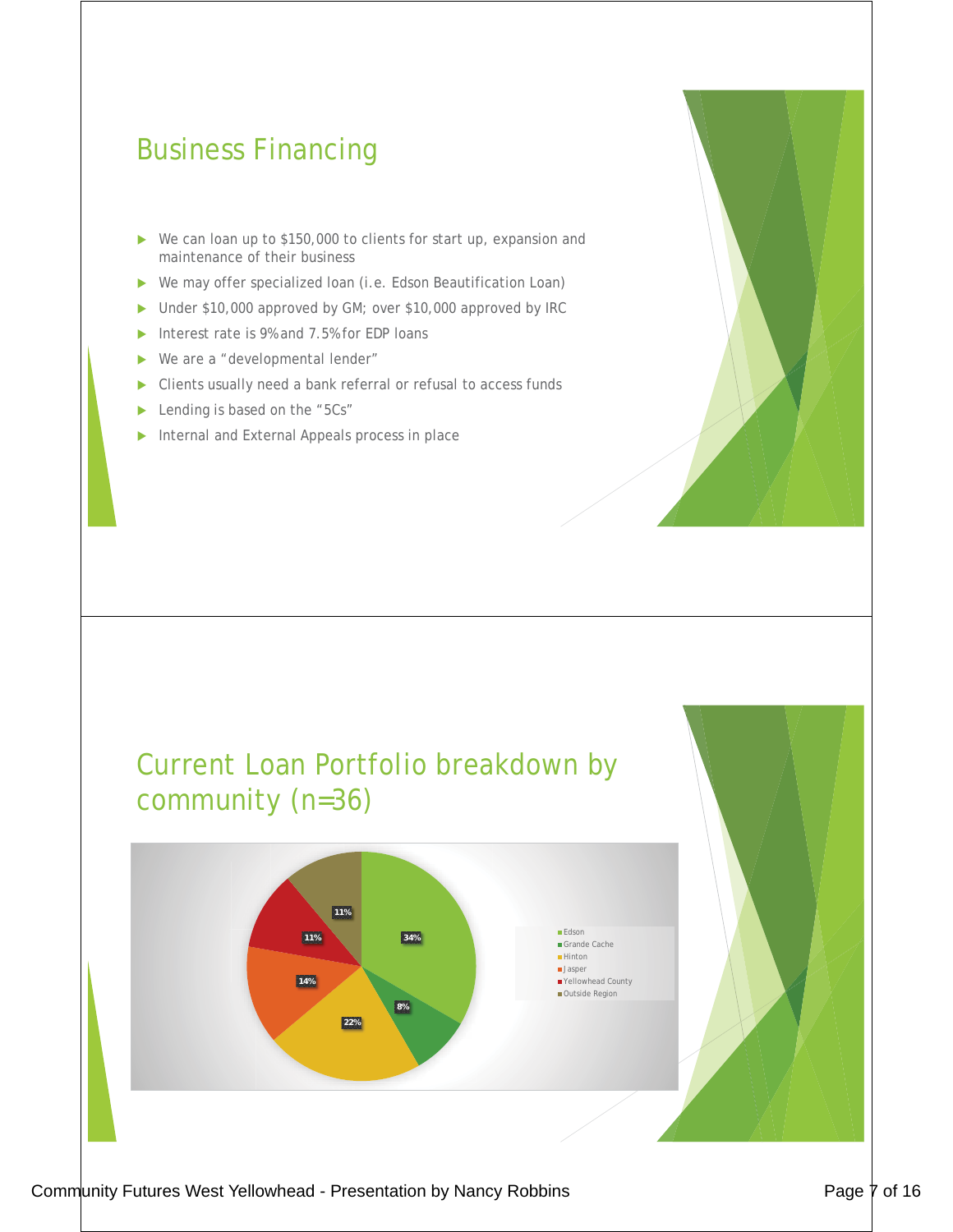## Current Loan Portfolio breakdown by sector (n=36)



**6%** Agriculture, Forestry, Fishing & Hunting Mining, Quarrying, oil and gas extraction Construction

- **Manufacturing**
- Retail Trade
- Real Estate Rental and Leasing Health Care and Social Assistance
- Accommodation & Food Services
- Other Services (except Public Administration)

## Community Economic Development

- $\triangleright$  We have a mandate of community economic development in the West Yellowhead region
- All our projects are completed in partnerships no partners? We don't do the project
- **>** Partners are not necessarily financial and can be in-kind
- $\blacktriangleright$  We try to fund projects through grants

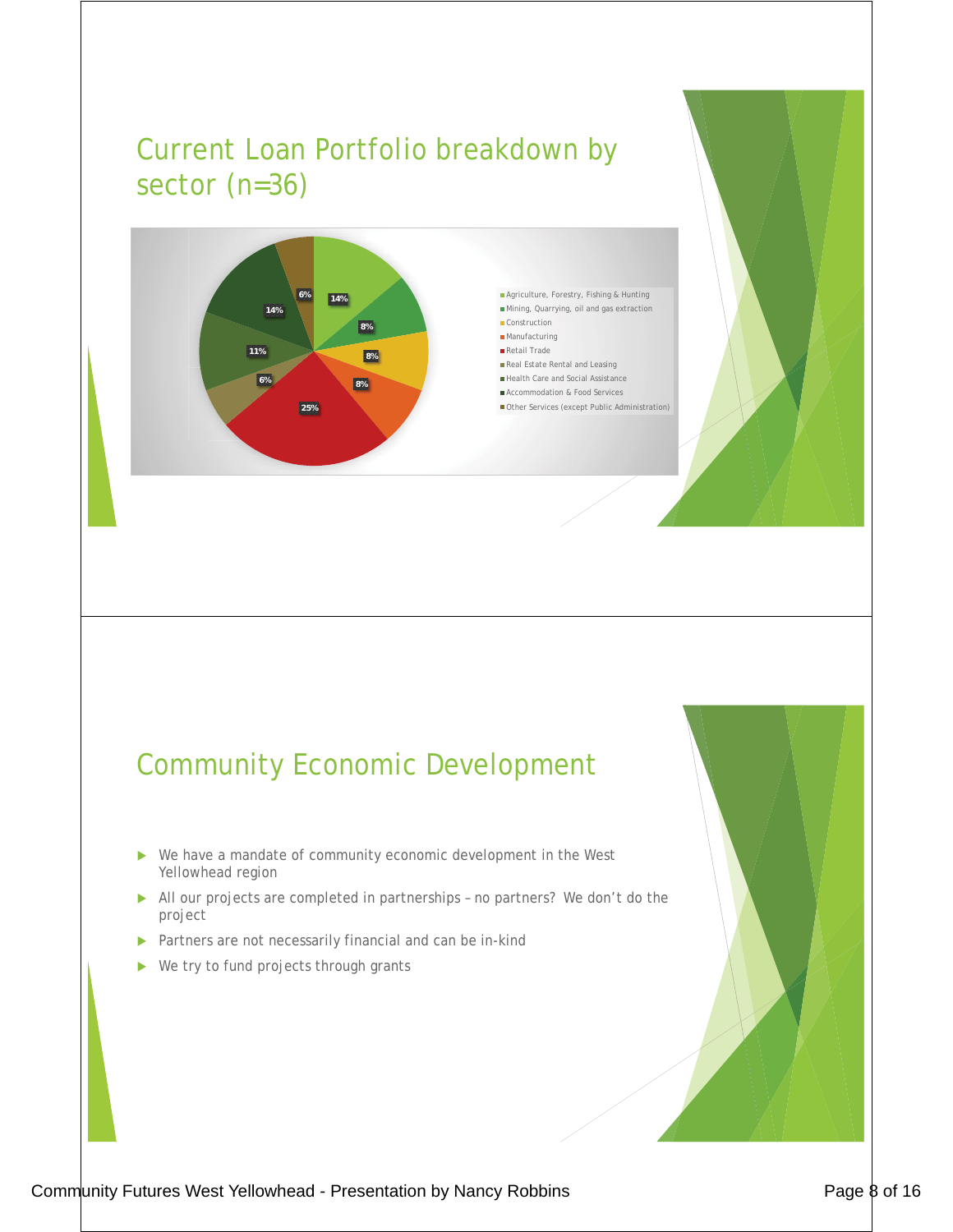#### Business Visitation Program

- ▶ Five year project beginning in 2014-2015 and will finish in 2018-2019
- Involve strategic visits to small and medium size businesses to address "red flags" or immediate needs as well as understanding the long term needs of businesses in these communities
- $\triangleright$  Completing an initial study, one year review and two year follow up in each of our communities
- ▶ Jasper and Grande Cache: initial (2014); 1 year (2015); 2 year (2016)
- Inition and Yellowhead County: initial (2015); 1 year (2016); 2 year (2017)
- ▶ Edson: initial (2016); 1 year (2017); 2 year (2018)

http://westyellowhead.albertacf.com/business-visitation-studies

#### Entrepreneurs with Disabilities Program

- $\blacktriangleright$  This program includes:
	- ▶ Business training; business plan writing assistance; mentoring; loans at a reduced interest rate
- $\blacktriangleright$  To qualify, individual must:
	- $\triangleright$  Self-declare a disability; live in the region; have a business idea and be able to contribute to the business
- $\triangleright$  We access funding through CFNA for this program
- $\triangleright$  We also access funds for staff professional development, marketing and projects related to individuals with barriers
- This program **THRIVES** on partnerships

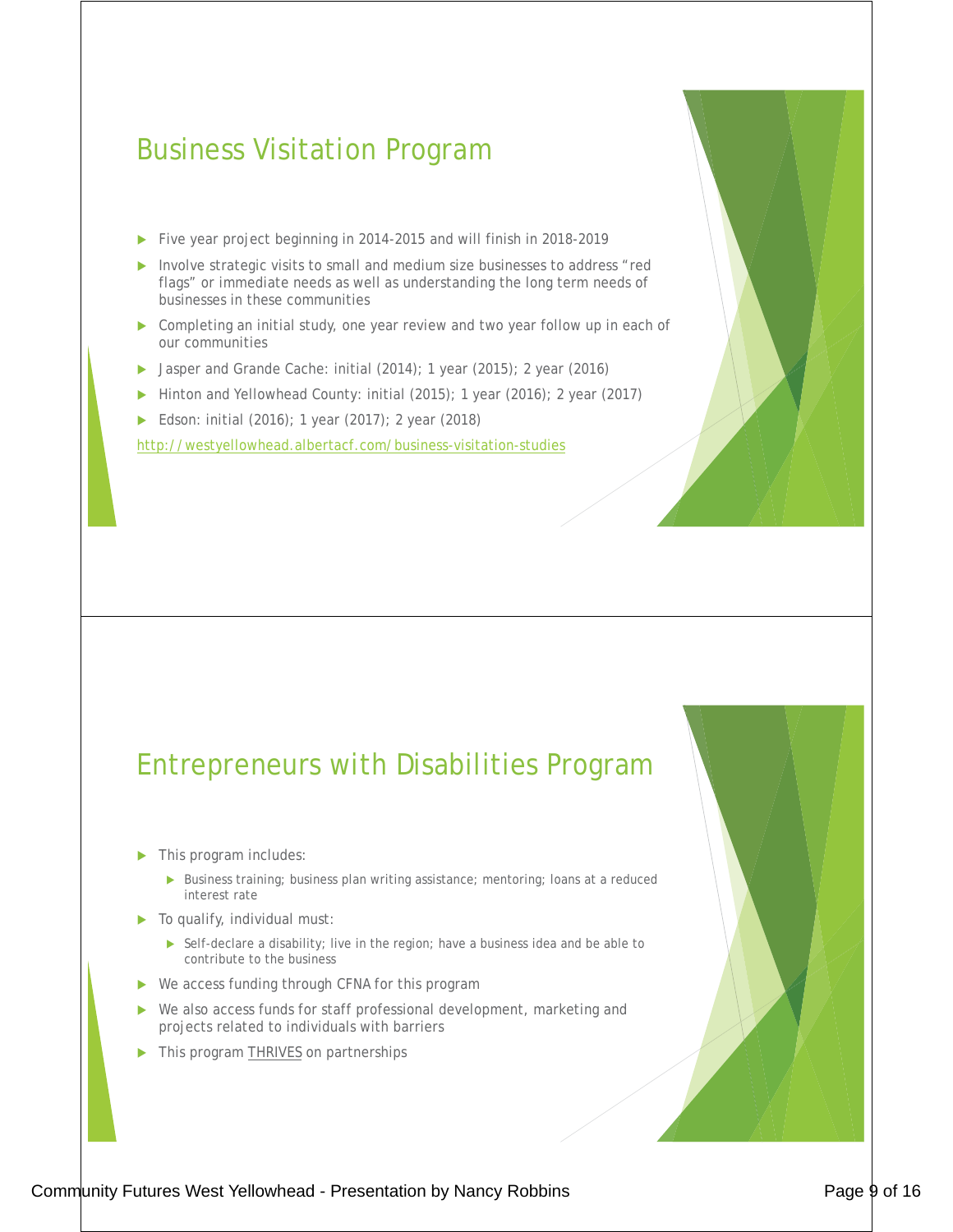## Building Health and Safety Capacity in Small Business

- ▶ Partnership with Community Futures Yellowhead East (Whitecourt)
- Received \$10,000 in funds to offer Occupational Health and Safety workshops for small businesses in January, February and March 2018
- $\blacktriangleright$  Hired a contractor for 18 months (with hopes of expansion based on grant renewals)
- ▶ Our project goals are:
	- Deliver business training on Occupational Health and Safety to Yellowhead region
	- Increase procurement capacity with small businesses in Yellowhead region
	- $\blacktriangleright$  Have coaching and training tools available to both offices to assist businesses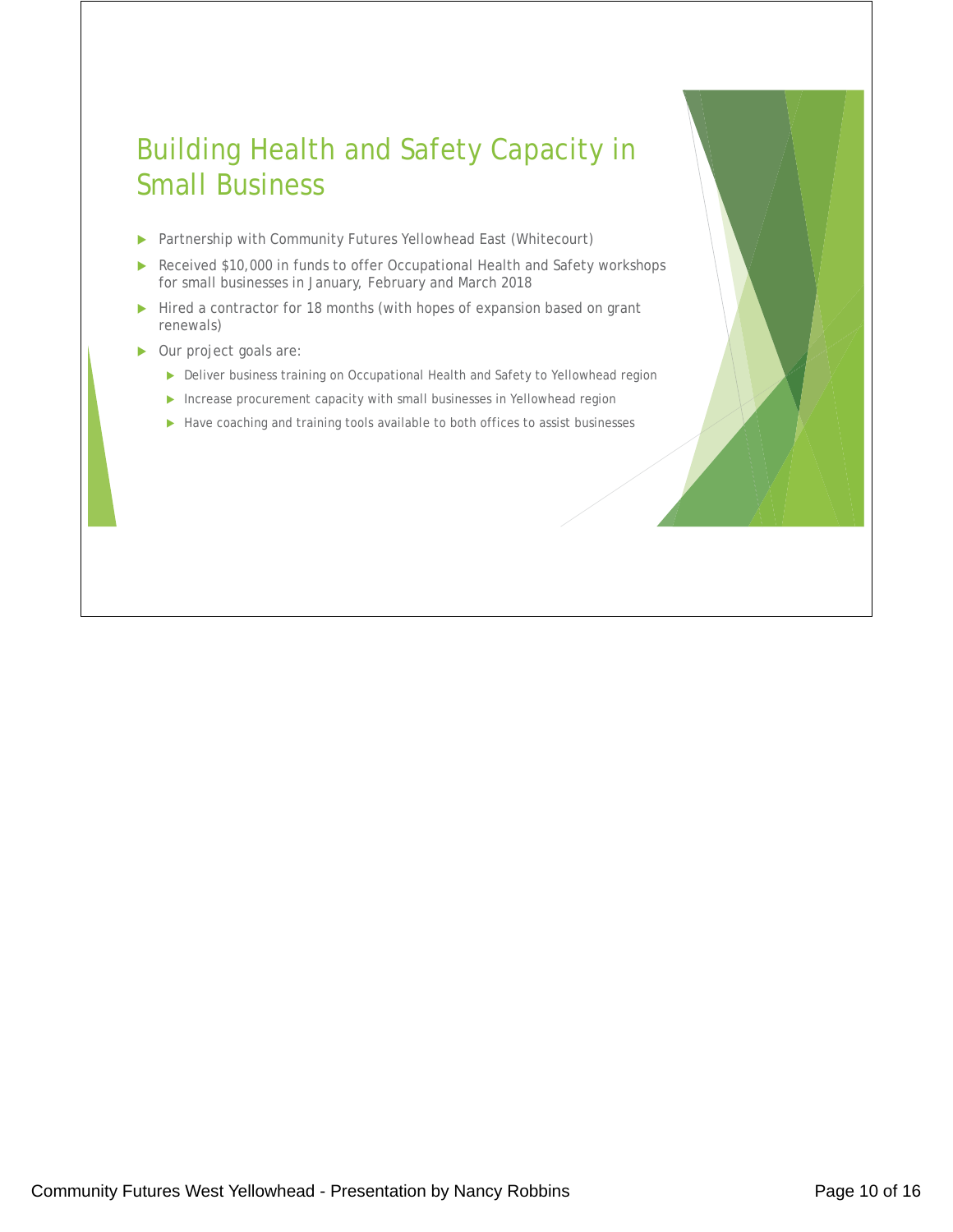

# Government **VALUE FOR**

For 25 years, fRI Research has been providing the knowledge and tools for government to set land management policy and for industry to follow best practices. As a third party, non-advocacy scientific institute, we are the trusted link between research and practice.



#### PREDICTING MOUNTAIN PINE BEETLE SPREAD

What will MPB do in jack pine forests? Our beetle ecology and biology research is answering this question to help Saskatchewan, Manitoba, and Ontario prepare.

#### FOOTHILLS STREAM CROSSING PARTNERSHIP

Our protocol for mitigating stream crossings provides a clear standard of best practice and is being used by over 40 companies on 1300+ stream crossings.

#### ALBERTA LAND-USE KNOWLEDGE NETWORK

Directed by the Land Use Secretariat, we launched an online course and are creating discussion forums to help municipalities implement their regional plans.

## BRINGING INDUSTRIES TOGETHER

Our Foothills Landscape Management Forum integrates the management plans of the forestry and energy industries to bring a unified voice to the table.



#### GRIZZLY BEAR POPULATION CENSUS

We completed population inventories in 2004 and 2014 to find out how many bears there are, where they roam, and how that's changing.



#### WATERSHED RESILIENCY AND RESTORATION

We are part of Alberta's WRRP, working to identify watersheds for restoration and improve their natural ability to mitigate floods and droughts.



#### EMPOWERING COMMUNITIES FACING MPB

Mountain pine beetle is challenging the social and economic fabrics of communities. We are assessing their resilience and outlining practical strategies for them.



### CARIBOU CONSERVATION

60,000+ km of seismic lines crisscross caribou habitat in west-central Alberta. We figured out how to prioritize them for restoration to benefit caribou most.





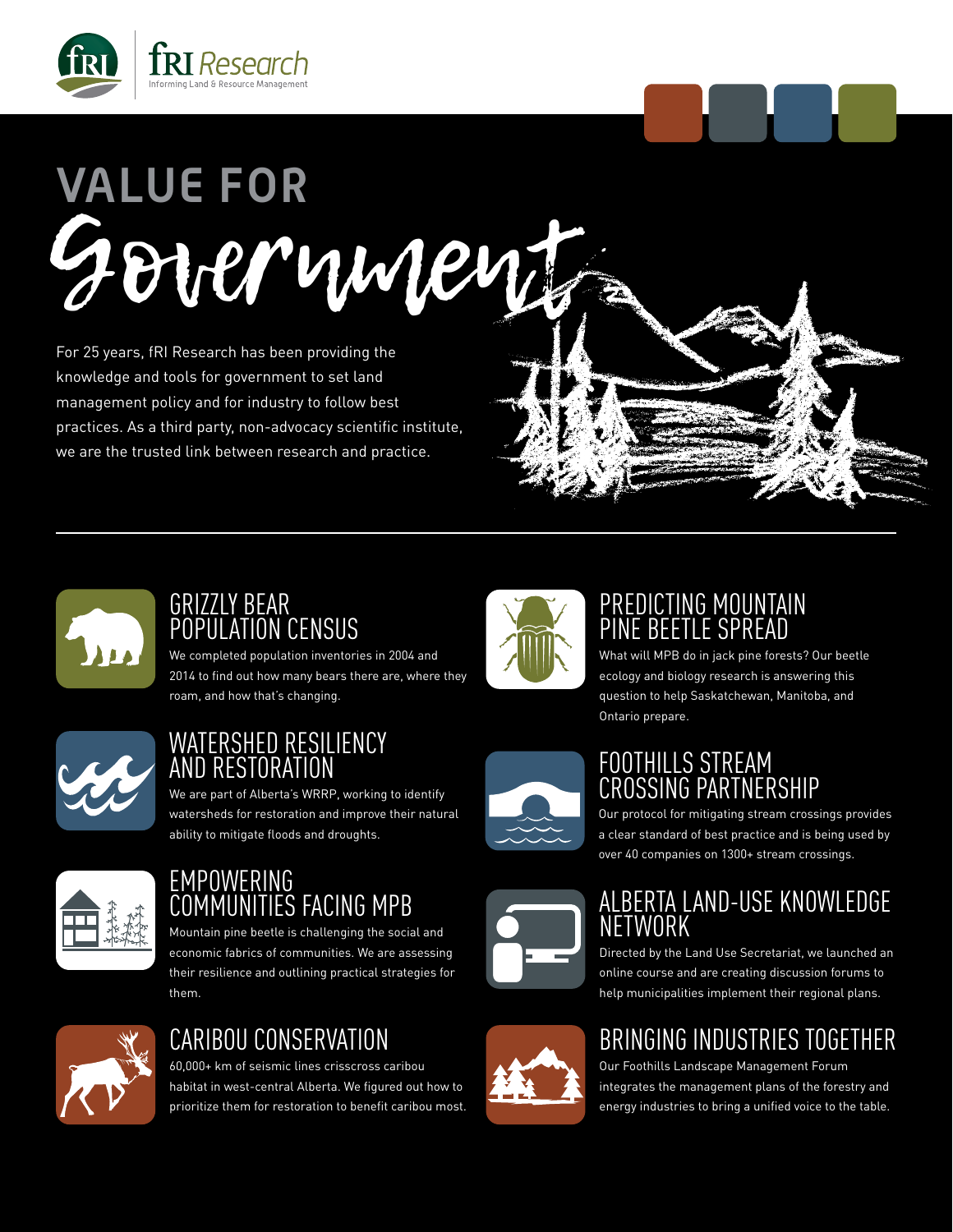## **FOCUSED ON GOVERNMENT PRIORITIES**

#### PROTECTING COMMUNITIES AND THE ECONOMY

Better hydrology data and models, and new watershed assessment procedures are helping governments mitigate flood risk and protect water sources for municipalities and industry.

Our suite of mountain pine beetle projects are helping land managers detect, predict, treat, and bounce back from the eastward spread of MPB across Canada.

#### MEETING LEGAL OBLIGATIONS

 Federal and provincial governments are required to monitor, research, develop recovery strategies, and ultimately, protect the habitat of species at risk. We are a vital partner at every step.

Our long-standing research efforts on dozens of species, grizzly bear and caribou in particular, continue to inform government efforts to conserve biodiversity in their jurisdiction.



"The key outcome for me representing Agriculture and Forestry at fRI Research, is the collaborative nature of the research agenda and the partnership. We don't support research for the sake of doing research to publish, we support research to answer the immediate questions required to develop or improve land and resource management policy. The research questions and projects are applicable to all of us as partners, thus allowing us to all move forward with the best science and approach available."

*Bruce Mayer, Assistant Deputy Minister, Alberta Agriculture and Forestry*

## **SUPPORTING STEWARDSHIP**

We help industry implement best practices, whether that's well-site operations that minimize impact on caribou or forest harvesting plans that simultaneously manage for grizzly bear and mountain pine beetle. Through our research, industry stewards can find ever better practices that protect the environment and maintain jobs.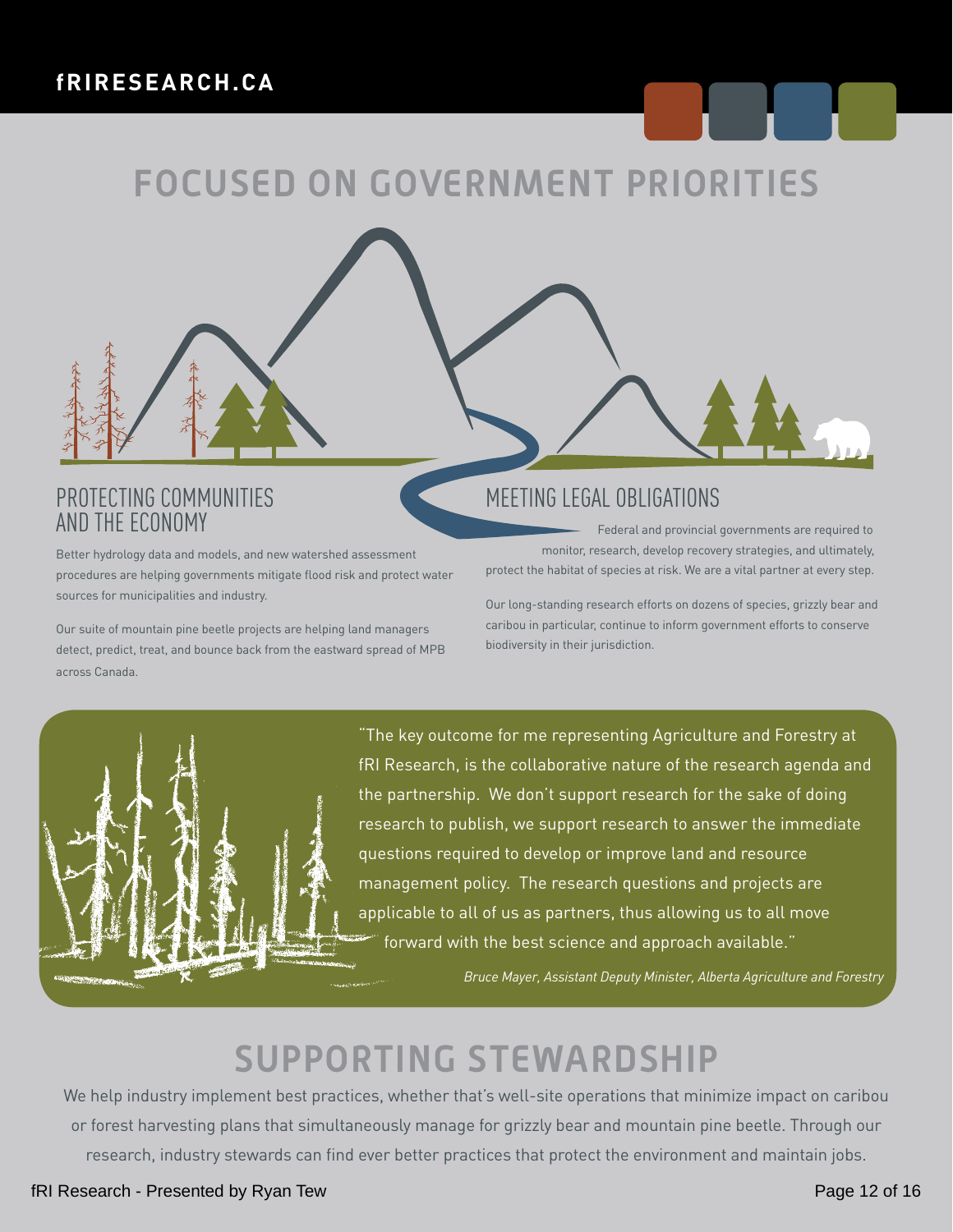## **DASHBOARD: COUNCIL ACTION PENDING<br>For of December 8, 2017<br>(Sorted by Due Date)**

| DASHBOARD: COUNCIL ACTION PENDING                                               |                                               |                                                                                                                                                                                                                                                                                                      |                                          |                             |                                |                 |                                                                                                                                                                                                                                                                                                                   |
|---------------------------------------------------------------------------------|-----------------------------------------------|------------------------------------------------------------------------------------------------------------------------------------------------------------------------------------------------------------------------------------------------------------------------------------------------------|------------------------------------------|-----------------------------|--------------------------------|-----------------|-------------------------------------------------------------------------------------------------------------------------------------------------------------------------------------------------------------------------------------------------------------------------------------------------------------------|
| ⁄‰ of December 8, 2017                                                          |                                               |                                                                                                                                                                                                                                                                                                      |                                          |                             |                                |                 |                                                                                                                                                                                                                                                                                                                   |
| <b>Reeting</b><br>$\bar{5}$ Date                                                | (Sorted by Due Date)<br>Item<br><b>Number</b> | <b>Action Required</b>                                                                                                                                                                                                                                                                               | <b>Multi Staff</b><br><b>Responsible</b> | <b>Staff</b><br>Responsible | <b>Due</b><br><b>Date</b>      | <b>Status</b>   | <b>Additional</b><br><b>Comments</b>                                                                                                                                                                                                                                                                              |
| 44<br>444<br>17<br>6<br>6<br>Mar                                                | MD -<br>1395                                  | Bring a municipal tax incentive based policy to a future Standing Committee<br>meeting that would cover large scale projects (ie West Fraser Lignin<br>Recovery Plant) in the future.                                                                                                                | NONE                                     | Stephane<br>Labonne         | 31<br>$\mathsf{Dec}$<br>2017   | Pending         | No action taken to<br>date. Low priority<br>with current staffing<br>resources.                                                                                                                                                                                                                                   |
|                                                                                 | MD -<br>1404                                  | The Mobile Home Sites Tenancy Act be added to a Standing Committee<br>meeting.                                                                                                                                                                                                                       | NONE                                     | Stephane<br>Labonne         | 26<br> Sep<br>2017             | In.<br>Progress | Delayed until Mayor<br>can schedule a<br>meeting with the<br>Minister.                                                                                                                                                                                                                                            |
| Off@@Maxazamay<br>May<br>徳川 May<br>May<br>Julino Department Discrete Department | MD -<br>1405                                  | Bring Options #3 and #4 of the Commercial Waste Collection with Option #5<br>added which would be to exit the commercial garbage business and provide<br>a full cost recovery model to the September 12/17 Standing Committee<br>meeting.                                                            |                                          | Gordie Lee                  | 26<br>$ \mathsf{Sep} $<br>2017 | ln.<br>Progress | Costing is being fine-<br>tuned. Consultation<br>with businesses will<br>be scheduled.<br>Direction Report is<br>rescheduled from<br>Sept 12 Standing to<br>Sept 26 Regular to<br>accommodate<br>consultation<br>availability. UPDATE:<br>postponed until new<br>Council with the<br>approval of Mayor<br>Mackin. |
| 2017                                                                            | MD -<br>1416                                  | Purchase of a new wildland/bush truck for up to \$125,000 to be funded from<br>the Fire Rescue Reserve                                                                                                                                                                                               | Todd Martens                             | Stephane<br>Labonne         | 31 Octln<br>2017               | Progress        | Vehicle is in<br>Edmonton week of<br>Sept 11, 2017 to<br>complete equipment<br>and lighting<br>requirements.                                                                                                                                                                                                      |
| 18 Jul<br>2017                                                                  | MD -<br>1417                                  | Approve funding an additional \$100,500 from the Fire Rescue Reserve to<br>compensate for a change in Yellowhead County's anticipated contribution of<br>50% towards the 2017 projects of 17-0E4 Equipment for Aerial Truck Unit 23<br>(\$13,000) and 17-0E5 Equipment for Rescue Unit 29 (\$87,500) | <b>Todd Martens</b>                      | Stephane<br>Labonne         | 31<br>$\mathsf{Dec}$<br>2017   | ln.<br>Progress | Aerial Truck is<br>complete. Rescue<br>Truck equipment is<br>ordered and arriving<br>in stages.                                                                                                                                                                                                                   |

page 1 of 4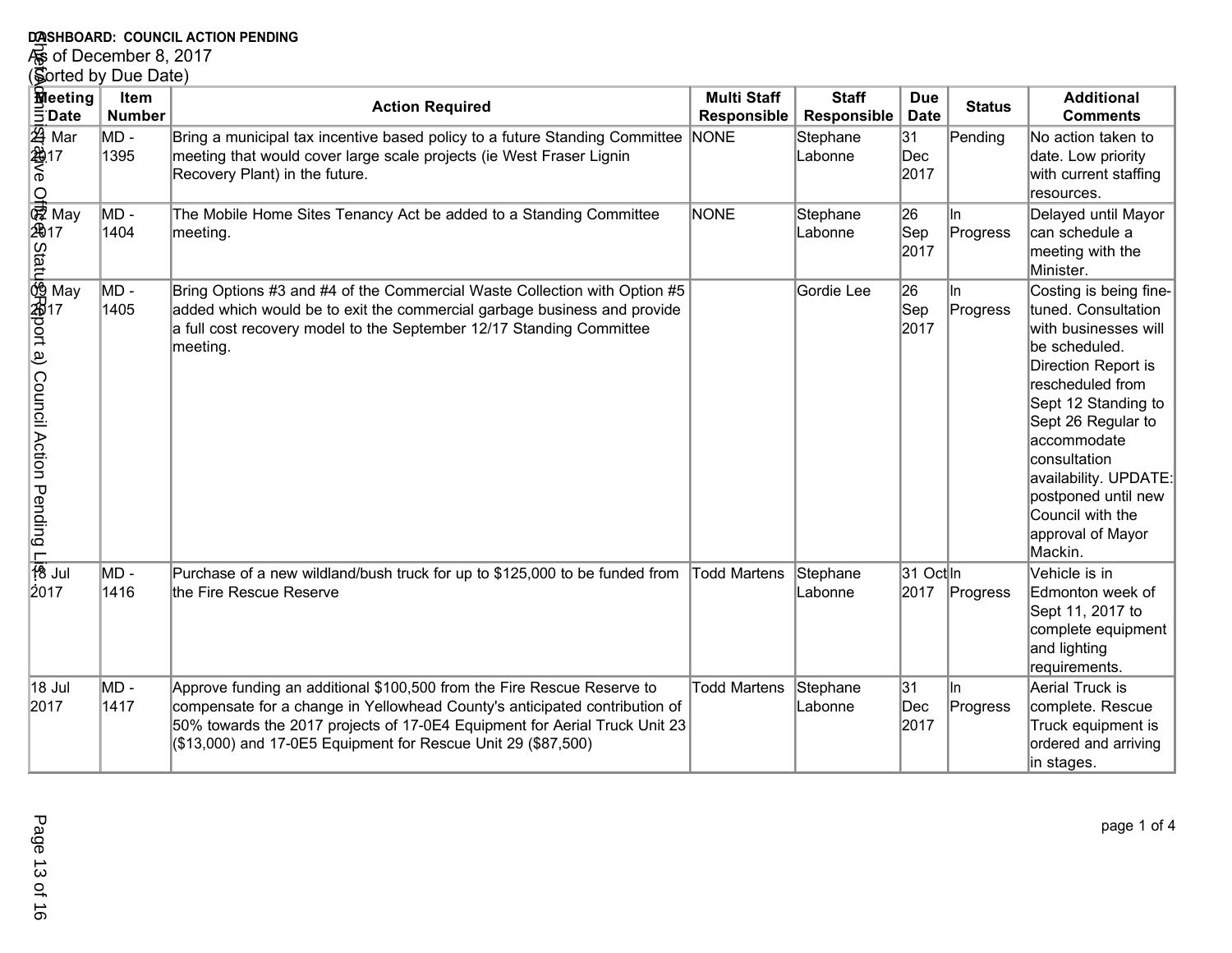## **DASHBOARD: COUNCIL ACTION PENDING<br>As of December 8, 2017<br>(Sorted by Due Date)**

| DASHBOARD: COUNCIL ACTION PENDING                                                                                                   |                |                                                                                                                                                                                                                                                                                                                                                                              |                     |                              |                   |                  |                                                                                                                                                                                                                  |
|-------------------------------------------------------------------------------------------------------------------------------------|----------------|------------------------------------------------------------------------------------------------------------------------------------------------------------------------------------------------------------------------------------------------------------------------------------------------------------------------------------------------------------------------------|---------------------|------------------------------|-------------------|------------------|------------------------------------------------------------------------------------------------------------------------------------------------------------------------------------------------------------------|
| So of December 8, 2017                                                                                                              |                |                                                                                                                                                                                                                                                                                                                                                                              |                     |                              |                   |                  |                                                                                                                                                                                                                  |
| (Sorted by Due Date)<br>Meeting                                                                                                     | <b>Item</b>    | <b>Action Required</b>                                                                                                                                                                                                                                                                                                                                                       | <b>Multi Staff</b>  | <b>Staff</b>                 | <b>Due</b>        | <b>Status</b>    | <b>Additional</b>                                                                                                                                                                                                |
| $\Xi$ Date                                                                                                                          | <b>Number</b>  |                                                                                                                                                                                                                                                                                                                                                                              | <b>Responsible</b>  | Responsible                  | <b>Date</b>       |                  | <b>Comments</b>                                                                                                                                                                                                  |
|                                                                                                                                     | $MD -$<br>1419 | Remove Section 12(8) of the Council Procedural Bylaw                                                                                                                                                                                                                                                                                                                         |                     | Denise Parent 31             | Dec<br>2017       | lln.<br>Progress | Will be aligned with<br>new Council<br>orientation process<br>and direction.                                                                                                                                     |
|                                                                                                                                     | MD -<br>1420   | That the stop sign program remain suspended and the initiation of the red<br>light program remain on hold until Council can discuss the programs with the<br><b>ATE Oversight Committee in November.</b>                                                                                                                                                                     | <b>Todd Martens</b> | Stephane<br>Labonne          | 30 Nov In<br>2017 | Progress         | Discussion will be<br>scheduled during the<br>quarterly ATEOC<br>update at a<br>November Regular<br>Council once<br>meeting dates are<br>set by new Council.                                                     |
| offerences Report application Pending Lists<br>Sep And Market And Microsoft<br>Sep And Microsoft And Microsoft Action Pending Lists | MD -<br>1423   | Bring back the May 23, 2017 report entitled Subsidized and Free Transit<br>Passes to a Standing Committee meeting with additional information on the<br>needs in the community to ensure the inclusiveness in regards to Transit.                                                                                                                                            | Olga Uloth          | Laura Howarth 30 Nov In      |                   | 2017 Progress    | Additional<br>information has been<br>gathered, including<br>engagement of the<br>Interagency<br>Committee. CAO<br>advises presentation<br>to Regular Council in<br>January 2018 due to<br>agenda<br>management. |
| 2017                                                                                                                                | $MD -$<br>1425 | Begin an immediate review of our current Animal Control bylaw to determine Todd Martens<br>how we can strengthen and enhance it and hold owners accountable. This<br>review should look at how other jurisdictions have addressed similar<br>situations, be non-breed specific and should be brought back to Council with<br>recommendations for changes in a timely manner. |                     | Stephane<br>Labonne          | 30 Nov In<br>2017 | Progress         | Research is in the<br>early stages;<br>gathering information<br>from other<br>communities and<br>consulting<br>regulatory /<br>legislative<br>parameters.                                                        |
| 07 Nov<br>2017                                                                                                                      | $MD -$<br>1428 | Bring the Community Grant Fund Program back to the second Standing<br>Committee meeting in January 2018 for review and discussion regarding<br>possible revision.                                                                                                                                                                                                            |                     | Denise Parent 30 Jan Pending | 2018              |                  |                                                                                                                                                                                                                  |

page 2 of 4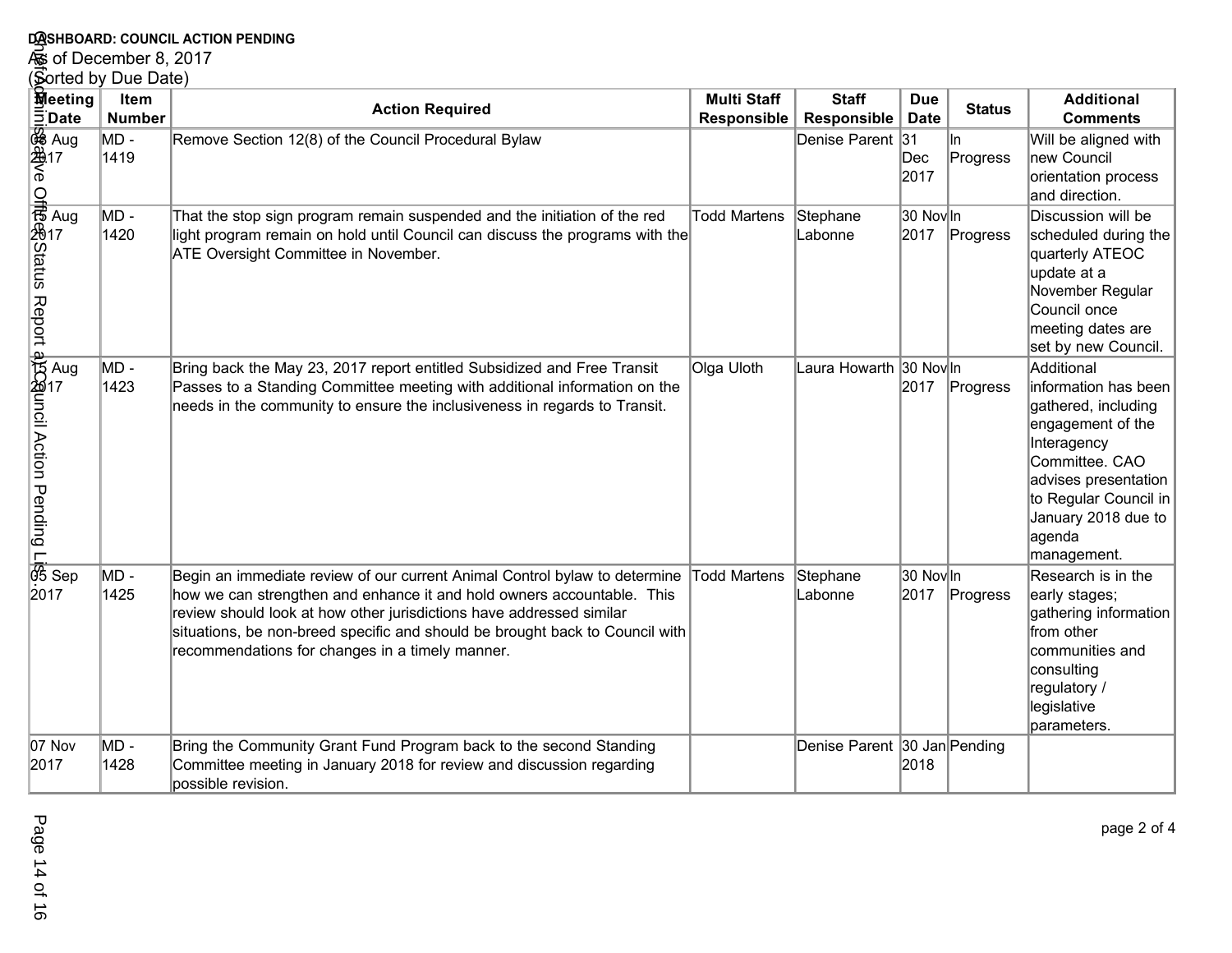## **DASHBOARD: COUNCIL ACTION PENDING<br>As of December 8, 2017<br>(Sorted by Due Date)**

|                        | DASHBOARD: COUNCIL ACTION PENDING                                                                                                                                                                                                                                             |                       |                                                                                                                                                                                                                                                                                                                                                             |                                          |                                    |                           |                |                                      |
|------------------------|-------------------------------------------------------------------------------------------------------------------------------------------------------------------------------------------------------------------------------------------------------------------------------|-----------------------|-------------------------------------------------------------------------------------------------------------------------------------------------------------------------------------------------------------------------------------------------------------------------------------------------------------------------------------------------------------|------------------------------------------|------------------------------------|---------------------------|----------------|--------------------------------------|
| கு of December 8, 2017 |                                                                                                                                                                                                                                                                               |                       |                                                                                                                                                                                                                                                                                                                                                             |                                          |                                    |                           |                |                                      |
|                        | Sorted by Due Date)                                                                                                                                                                                                                                                           |                       |                                                                                                                                                                                                                                                                                                                                                             |                                          |                                    |                           |                |                                      |
|                        | <b>M</b> eeting                                                                                                                                                                                                                                                               | Item<br><b>Number</b> | <b>Action Required</b>                                                                                                                                                                                                                                                                                                                                      | <b>Multi Staff</b><br><b>Responsible</b> | <b>Staff</b><br><b>Responsible</b> | <b>Due</b><br><b>Date</b> | <b>Status</b>  | <b>Additional</b><br><b>Comments</b> |
|                        | injighdador Nov<br>injighdador Nov<br>3. Nov<br>2. Nov<br>2. Nov<br>2. Nov<br>2. Nov<br>2. Nov<br>2. Nov<br>2. Nov<br>2. Nov<br>2. Nov<br>2. Nov<br>2. Nov<br>2. Nov<br>2. Nov<br>2. Nov<br>2. Nov<br>2. Nov<br>2. Nov<br>2. Nov<br>2. Nov<br>2. Nov<br>2. 2. Nov<br>2. 2. No | MD -<br>1429          | Bring a report to Regular Council regarding the revision to the make-up of the<br>Hinton Grant Funding Advisory Committee, Bylaw #1085-1.<br>On December 5, 2017 Council referred the report to the January 30, 2018 to<br>review with MD-1428.                                                                                                             |                                          | Denise Parent 30 Jan Pending       | 2018                      |                |                                      |
|                        |                                                                                                                                                                                                                                                                               | MD -<br>1433          | Revise the Terms of Reference for the Hinton Mountain Pine Beetle Advisory<br>Committee as per Council's request (Alberta Forestry & Agriculture member<br>moved to Ex-officio)                                                                                                                                                                             |                                          | Stephane<br>Labonne                | 05<br>Dec<br>2017         | Pending        |                                      |
|                        |                                                                                                                                                                                                                                                                               | MD -<br>1434          | Administration to work with Mayor Michaels to bring forward a complete list<br>of names of individuals to sit on the Hinton Mountain Pine Beetle Advisory<br>Committee, to be approved at the December 5, 2017 Regular Council<br>meeting (or sooner if possible, which would require Council calling a Special<br>Council meeting).                        |                                          | Stephane<br>Labonne                | 05<br>Dec<br>2017         | Pending        |                                      |
|                        | Contains Antion December 17<br>December 17<br>Google 17                                                                                                                                                                                                                       | MD -<br>1435          | a) Enter into a signed agreement as presented, for the purpose of accepting Wendy Jones<br>a financial contribution to complete a Geothermal Feed Study.<br>b) Develop and/or negotiate terms and conditions that establish legally<br>binding Agreements or Addendums with the Ministerial funding bodies,<br>Epoch Energy and others as may be necessary. |                                          | Stephane<br>Labonne                | 2017                      | 15 Nov Pending |                                      |
|                        |                                                                                                                                                                                                                                                                               | MD -<br>1436          | Refer the report on membership of the Hinton Grant Funding Advisory<br>Committee to the second Standing Committee meeting in January 2018 to<br>be reviewed and discussed with the Community Grant process.                                                                                                                                                 |                                          | Denise Parent 30 Jan Pending       | 2018                      |                |                                      |
|                        | $\overline{\mathcal{G}}$ Dec<br>2017                                                                                                                                                                                                                                          | MD -<br>1437          | Write-off property taxes for a total of \$2,254.32 for five demolished<br>manufactured homes previously located at 77, 101, 263 and 314 - 133 Jarvis<br>Street and 65 - 145 East River Road.                                                                                                                                                                |                                          | Denise Parent 31                   | Dec<br>2017               | Pending        |                                      |
|                        | 05 Dec<br>2017                                                                                                                                                                                                                                                                | MD -<br>1438          | William Dunn and Rick Zroback appointed to the Hinton Mountain Pine<br>Beetle Advisory Committee                                                                                                                                                                                                                                                            |                                          | Denise Parent 05                   | Dec<br>2017               | Pending        |                                      |
|                        | 05 Dec<br>2017                                                                                                                                                                                                                                                                | MD -<br>1440          | Authorize the CAO to:<br>a) enter into agreements as presented, for the purpose of accepting a<br>financial contribution to complete a Geothermal Feed Study<br>b) enter into an agreement as presented, for the purpose of completing a<br><b>Geothermal Feed Study</b>                                                                                    |                                          | Wendy Jones                        | 31 <br>Dec<br>2017        | Pending        |                                      |

page 3 of 4